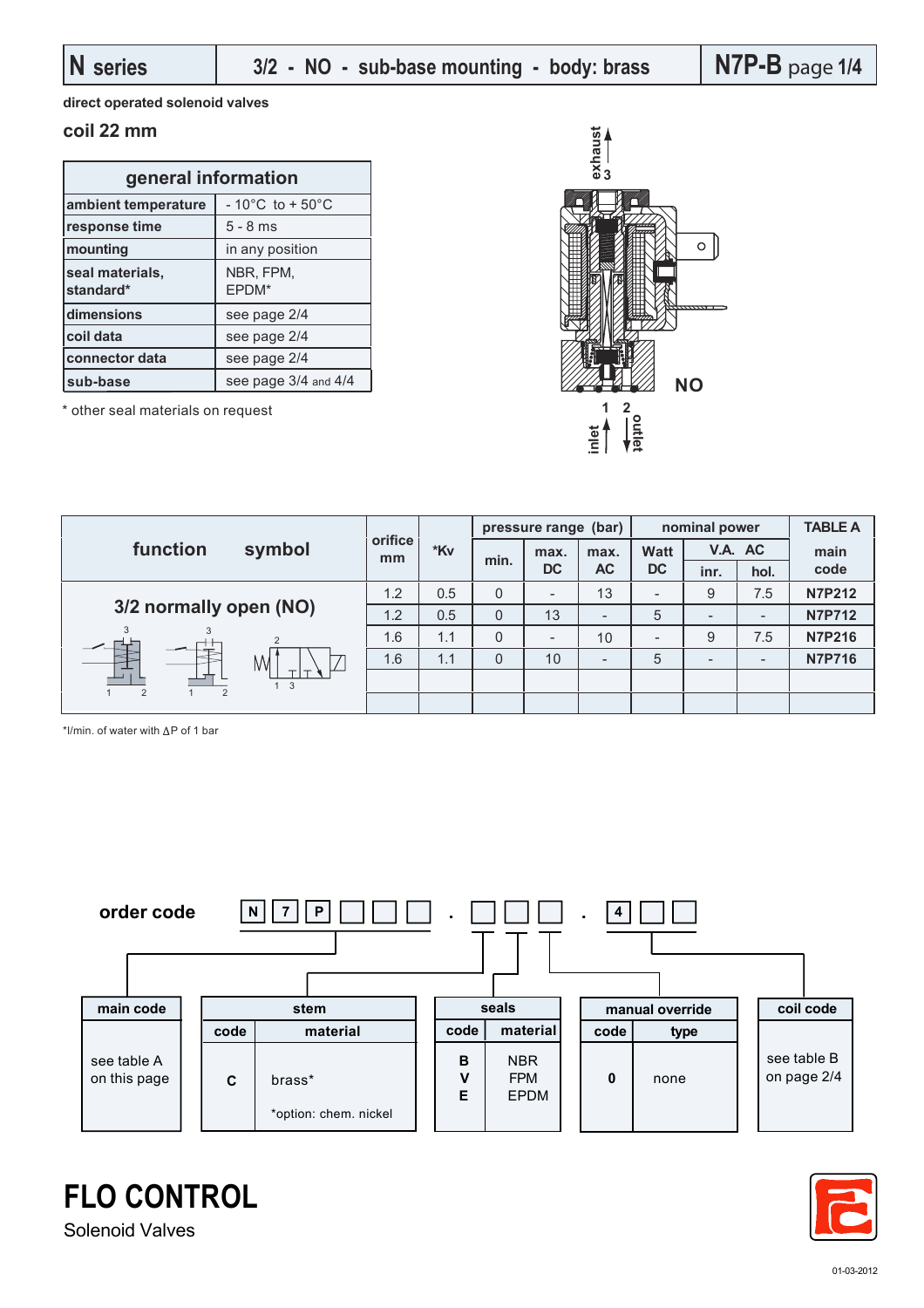# **direct operated solenoid valves**

# **coil 22 mm**



| coil code                                                                              |           | <b>TABLE B</b>           |          |        |                       | coil specification   |
|----------------------------------------------------------------------------------------|-----------|--------------------------|----------|--------|-----------------------|----------------------|
| <b>E</b> FLO CONTROL<br>$\circ$<br>CODE 619000/XXX<br>V XXX/XX<br>VA XX XX<br>ED 100 % |           | code                     |          |        | wire insulation       | class H <sup>®</sup> |
|                                                                                        | *voltages | $\sim$ 50 Hz             | $~50$ Hz | $=$ DC | encapsulation         | class F1             |
|                                                                                        | 6         | $\overline{\phantom{a}}$ |          | 461    | encapsulation mat.    | nylon                |
|                                                                                        | 12        |                          |          | 466    | energising duration   | 100% a               |
|                                                                                        | 24        | 411                      | 444      | 471    |                       | - 10% tc             |
|                                                                                        | 48        | 416                      |          | 476    | voltage tolerance     | nominal              |
|                                                                                        | 110       | 421                      |          | 481    | power consumption     | AC 7,5 \             |
|                                                                                        | 115       |                          | 453      |        | electrical connection | <b>DIN 436</b>       |
|                                                                                        | 220       | 431                      |          | 491    | cable connection      | Pg 9 (for            |
|                                                                                        | 230       | 457                      | 459      |        | protection class      | IP 65 (v             |

27.5

39.5

| <b>TABLE B</b> |              |          | coil specification       |                       |                               |  |
|----------------|--------------|----------|--------------------------|-----------------------|-------------------------------|--|
| ltages         | code         |          |                          | wire insulation       | class H180° C                 |  |
|                | $\sim$ 50 Hz | $~50$ Hz | $=$ DC                   | encapsulation         | class F155° C                 |  |
| -6             |              |          | 461                      | encapsulation mat.    | nylon                         |  |
| 12             |              |          | 466                      | energising duration   | 100% at $+20^\circ$ C ambient |  |
| 24             | 411          | 444      | 471                      |                       | $-10\%$ to $+15\%$ of         |  |
| 48             | 416          |          | 476                      | voltage tolerance     | nominal voltage               |  |
| 110            | 421          |          | 481                      | power consumption     | AC 7.5 VA - DC 5 Watt         |  |
| 115            |              | 453      | $\overline{\phantom{a}}$ | electrical connection | DIN 43650/B (2P+ earth)       |  |
| 220            | 431          |          | 491                      | cable connection      | Pg 9 (for cable dia. 6-8mm)   |  |
| 230            | 457          | 459      |                          | protection class      | IP 65 (with connector)        |  |
|                |              |          |                          |                       |                               |  |

\* other voltages and wattages on request

**connector** (not included, must be ordered separately) **code** | Z10030



Solenoid Valves



**weight** 110 g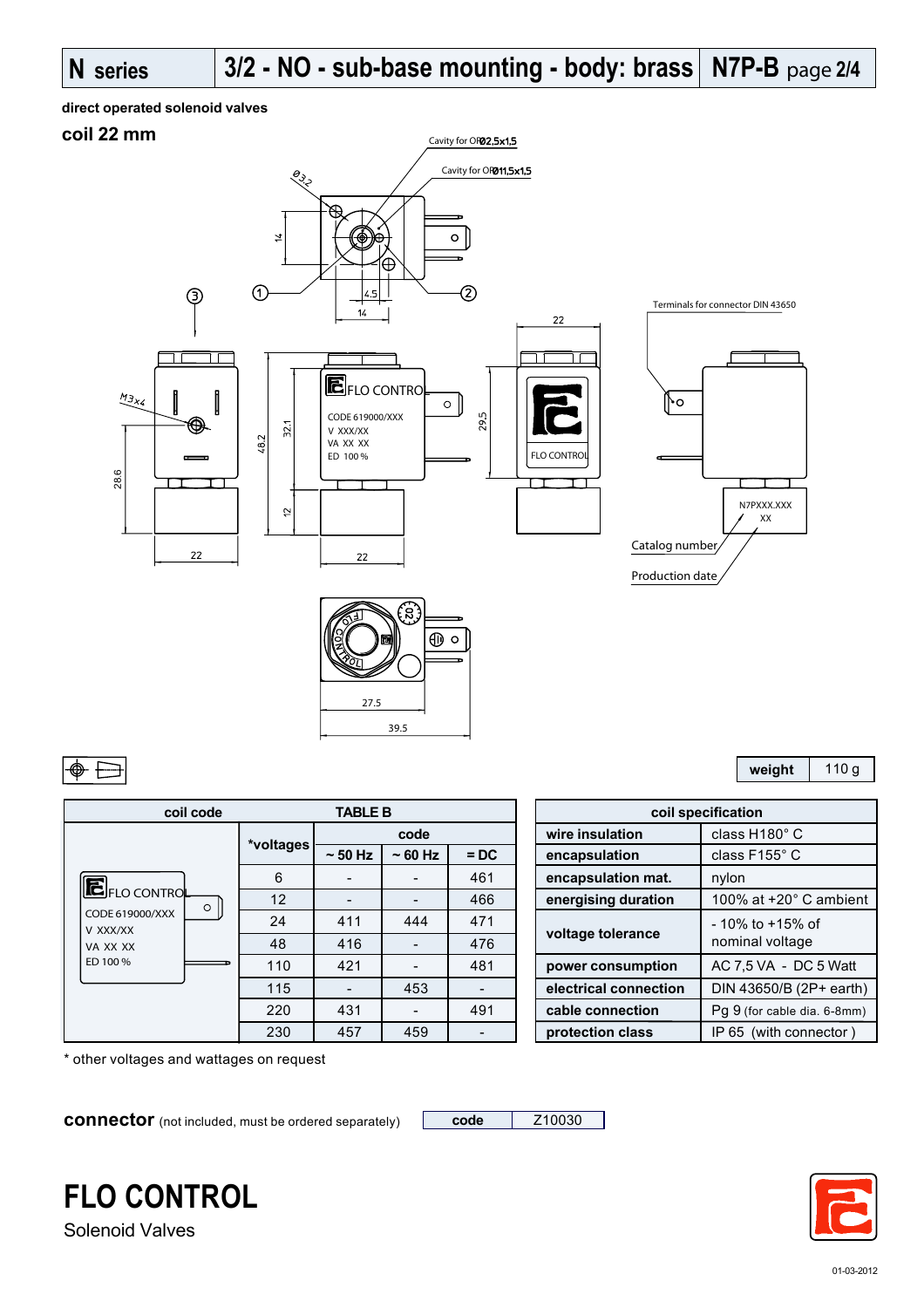### **N series N7P-B** page **3/4** sub-base

**direct operated solenoid valves**

## **coil 22 mm**











| order code  | <b>stations</b> | $X$ (mm) | $Y$ (mm) | weight (g) |
|-------------|-----------------|----------|----------|------------|
|             |                 |          |          |            |
| ZZ11.B1.38B |                 | 22       | 16       | 65         |
| ZZ11.B2.38B |                 | 45       | 39       | 132        |
| ZZ11.B3.38B | 3               | 68       | 62       | 210        |
| ZZ11.B4.38B |                 | 91       | 85       | 280        |
| ZZ11.B5.38B | 5               | 114      | 108      | 350        |
| ZZ11.B6.38B | 6               | 137      | 131      | 430        |

-M3 screws order code Z11010 (two each valves station) must be ordered separately